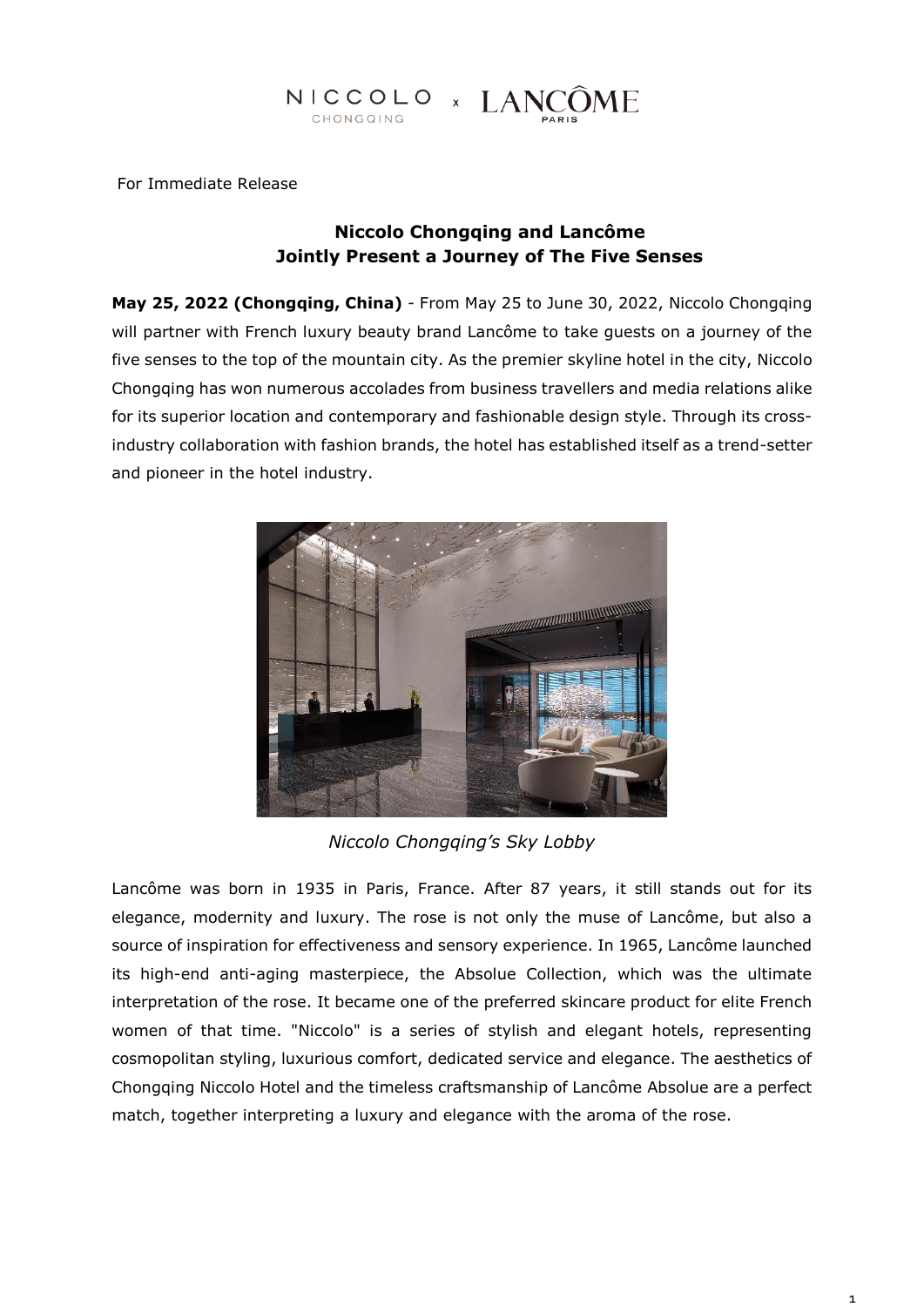



*Lancôme Absolue Limited Edition Gift Set*

# **Stay With Pleasure – Skyline Residences**

Discover the city skyline and experience the staggering views of imposing mountains and colourful rivers. Accompanied by the fragrant aroma of Pure Absolue Rose, you can enjoy a limited edition gift box\* from the Pure Absolue family during your comfortable stay.



*N3 Grand Deluxe Room*

## **Gallery of Delights – Niccolo x Lancôme Afternoon Tea**

Hotel head dessert chef Johnny Xu has drawn inspiration from the pure rose to create a variety of exquisite desserts with rich taste. Among them are the exquisite guava rose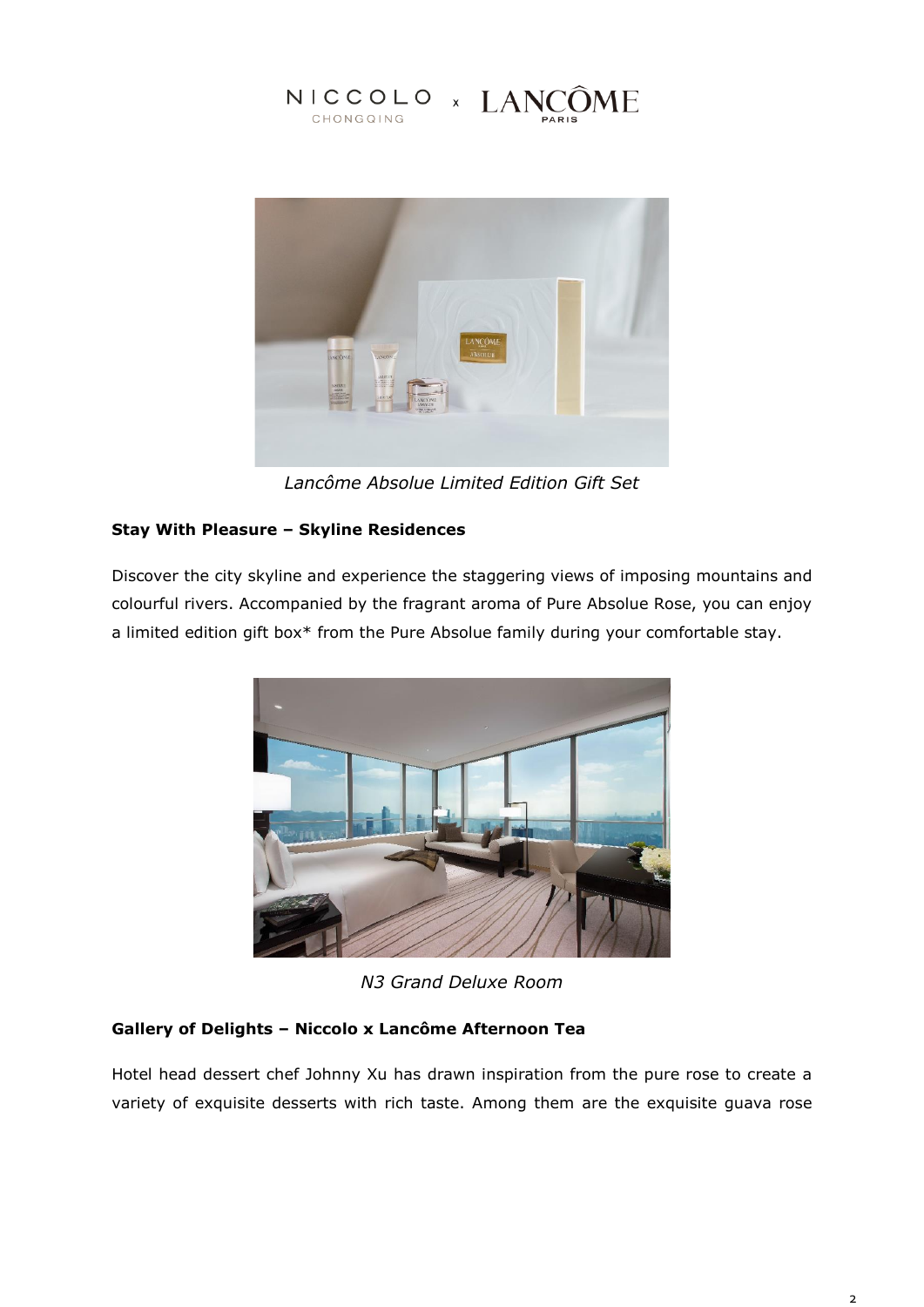# NICCOLO × LANCÔME

cake, and the fresh beetroot shrimp sandwich which awakens the taste buds. Meet us in the clouds in early summer to enjoy a pleasant and elegant French feast.

The cobranding Afternoon Tea is priced at RMB 428\* for two people with classic coffee or tea, RMB 508\* for two cups of Chinese tea (with choice of tea at list price of RMB 128 or less) and RMB 588\* for two cups of sparkling tea. The tea is served daily from 12 noon to 9pm. at the hotel gallery on the 62nd floor. Participating guests will be entitled to a Lancôme Absolue Gift Set\* by registering with the code.





*Niccolo x Lancôme Afternoon Tea*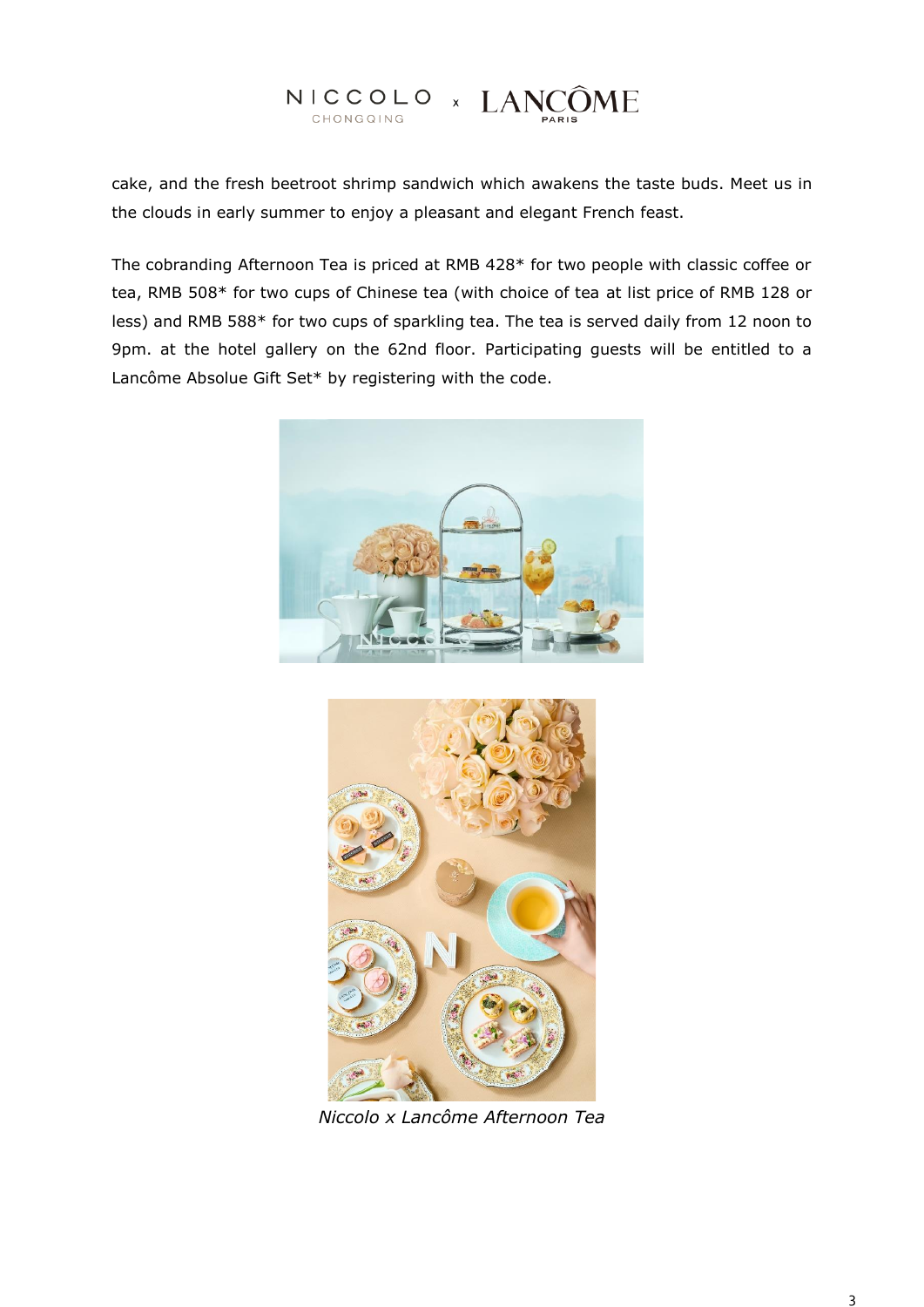# NICCOLO × LANCÔME

#### **Five Senses of Wellbeing – Rejuvenate at The Spa**

Along with Lancôme's pure rose fragrance, the five senses will be stimulated to begin a journey of rejuvenation at The Spa at the top of the mountain city. The Lancôme cobranded spa treatments are priced at RMB 880 for a 60-minute Deluxe Facial Treatment, RMB 1,088 for a 90-minute Premium Facial Treatment and RMB 1,288 for a 120-minute Facial and Body Treatment. Guests who book these treatments will receive a Lancôme Absolue Gift Set\*.



*The Spa*

In the early summer of the mountain city, you can experience the pure timeless beauty of Lancôme while basking in the elegant style of Niccolo.

For more information about Hotel Niccolo Chongqing, please visit [niccolochongqing.com](http://www.niccolochongqing.com/) or follow the official WeChat "Hotel Niccolo Chongqing".

\* The above prices are subject to a 10% service charge and government tax and VAT on the total of the above prices including service charges.

\* The gift set contains Absolue Eye Cream (3ml), Absolue Cream (5ml), and Absolue Serum (15ml).

\*End\*

#### **About Lancôme**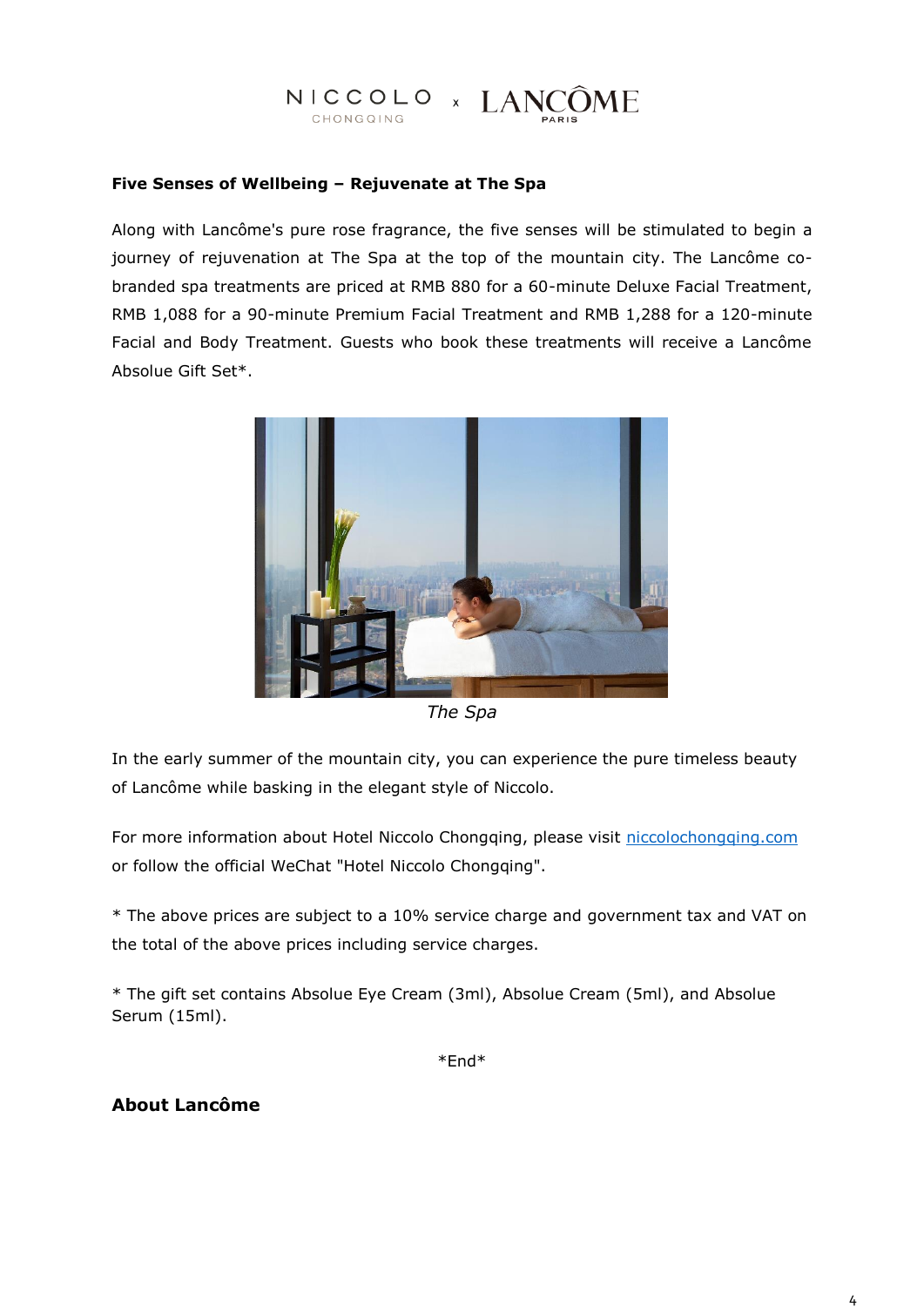#### NICCOLO × LANCÔME CHONGQING

Lancôme was founded in 1935 in Paris, France, by Armand Petitjean. After 87 years, it still stands out for its elegance, modernity and luxury. As the timeless muse of Lancôme, the rose is not only the symbol of the brand, but also its source of inspiration for its extraordinary efficacy and ultimate experience. In 1965, Lancôme launched its high-end anti-aging masterpiece, the Absolue Collection, which was the ultimate interpretation of the rose. It became one of the preferred skincare products of upper class French women of that time.

With the passage of time, Lancôme Absolue has always insisted on creating high-end skincare products with fine craftsmanship through the use of pioneering technology, and now the Absolue Cream has become a skincare experience that has revolutionized perceptions of anti-aging.

# **About Niccolo Chongqing NEW ENCOUNTERS. TIMELESS PLEASURES.**

The city's highest hotel offers a superb location in the heart of Jiangbeizui, Chongqing's dynamic new Central Business District and the city's most fashionable address. Ideally situated on levels 52 to 62 of Tower 1 Chongqing IFS, The Hotel offers the discerning traveller 252 elegant, luxurious guestrooms and suites with spectacular, unrivalled vistas of Chongqing and beyond that naturally shift as the day transitions from day into night. The three sky-high destination restaurants and bar on level 62, Niccolo Kitchen, The Tea Lounge and Bar 62 which bring together culture, gastronomy and breath-taking views to offer a variety of unique, sky-high destination dining experiences that are sure to delight the discerning palates of today's global travellers as well as the city's well-heeled locals. In addition, the hotel will include fitness centre Sky Gym, The Spa with five treatment rooms, and Sky Pool, a 20-metre swimming pool with panoramic views.

Niccolo Chongqing is set to become the city's desirable location for conferences, events, weddings and other celebrations. The hotel will offer outstanding event venues, including ten function rooms, the spacious Niccolo Ballroom with direct car access and outdoor event space The Courtyard on level 4, a stunning show-stopping, glass enclosed Conservatory on level 61.

Niccolo Chongqing is a member of the Global Hotel Alliance (GHA), the world's largest alliance of independent hotel brands, bringing together more than 35 brands with over 570 hotels in 85 countries.

Further details on Niccolo Chongqing are available at [niccolohotels.com.](niccolohotels.com)

## **About DISCOVERY Loyalty**